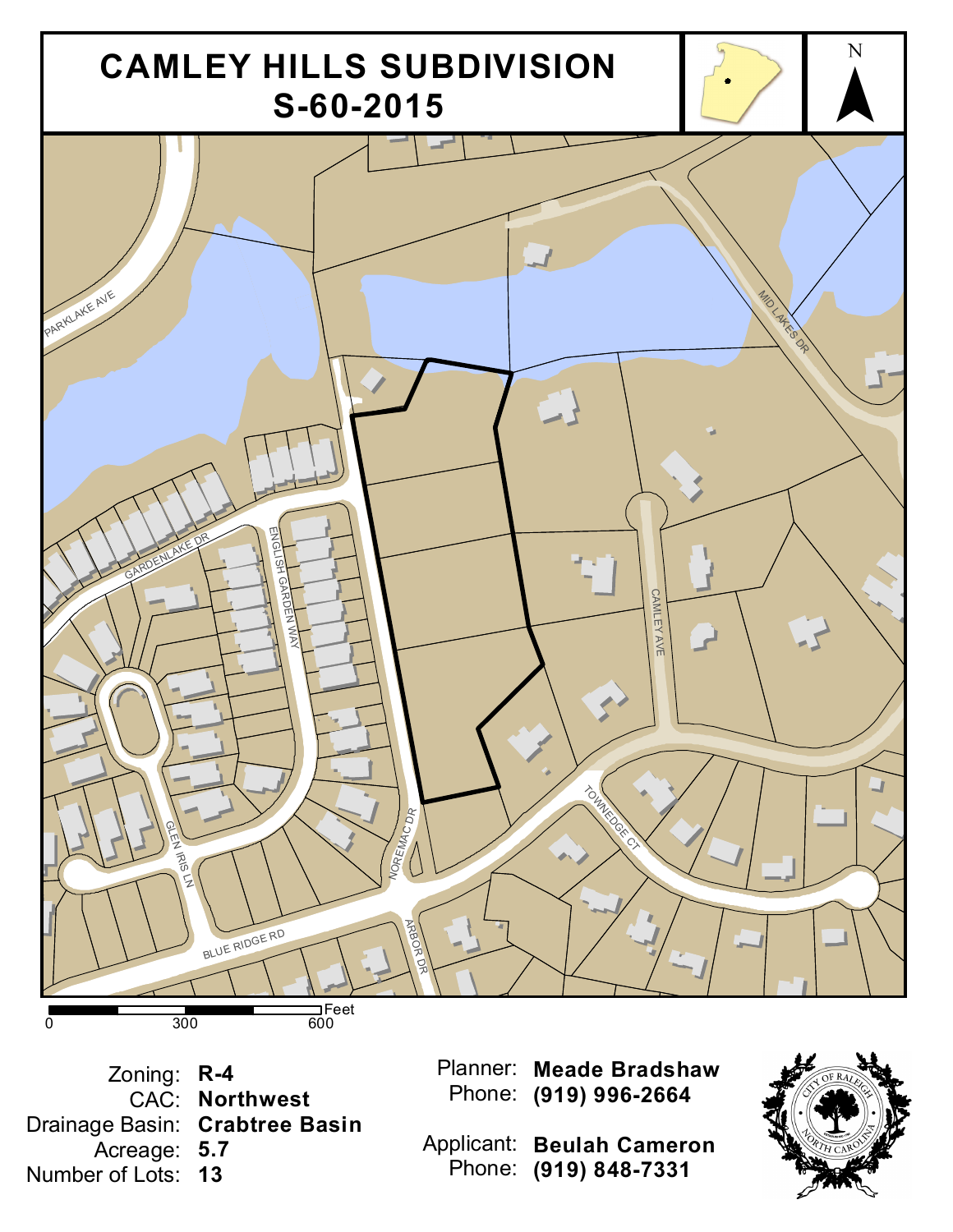

**City of Raleigh Development Plans Review Center** One Exchange Plaza Raleigh, NC 27602 (919) 996-2626 www.raleighnc.gov

| Case File / Name:                   | S-60-15 / Camley Hills lots 1-11 Subdivision- Revision to previously<br>approved plan                                                                                                                                                                                                                                                                                                                                                 |  |  |
|-------------------------------------|---------------------------------------------------------------------------------------------------------------------------------------------------------------------------------------------------------------------------------------------------------------------------------------------------------------------------------------------------------------------------------------------------------------------------------------|--|--|
| <b>General Location:</b>            | The site is located on the east side of Noremac Drive, north of the intersection<br>with Blue Ridge Road, located outside the city limits.                                                                                                                                                                                                                                                                                            |  |  |
| CAC:                                | <b>Northwest</b>                                                                                                                                                                                                                                                                                                                                                                                                                      |  |  |
| <b>Nature of Case:</b>              | Revision to a preliminary subdivision of 4 existing parcels totaling 5.7 acres into<br>11 single-family lots, zoned Residential-4. The revision consists of a reduction in<br>the overall number of lots from 13 to 11, a revision in utility services to<br>accommodate new lot configuration, and a new mail kiosk location. One<br>condition of approval was removed (previous #2) as a result of the change in<br>utility access. |  |  |
| <b>Contact:</b>                     | John A. Edwards & Company                                                                                                                                                                                                                                                                                                                                                                                                             |  |  |
| <b>Design Adjustment:</b>           | Design Adjustments have been approved by the Development Services<br>Designee for this project, noted below.                                                                                                                                                                                                                                                                                                                          |  |  |
|                                     | 1. A Design Adjustment waiving the block perimeter requirement (UDO Section<br>8.3) has been approved by the Public Works Director Designee due to<br>extreme topography on all lots within this development and also with the<br>existing cul-de-sac development at the back of development.                                                                                                                                         |  |  |
| <b>Administrative</b><br>Alternate: | <b>NA</b>                                                                                                                                                                                                                                                                                                                                                                                                                             |  |  |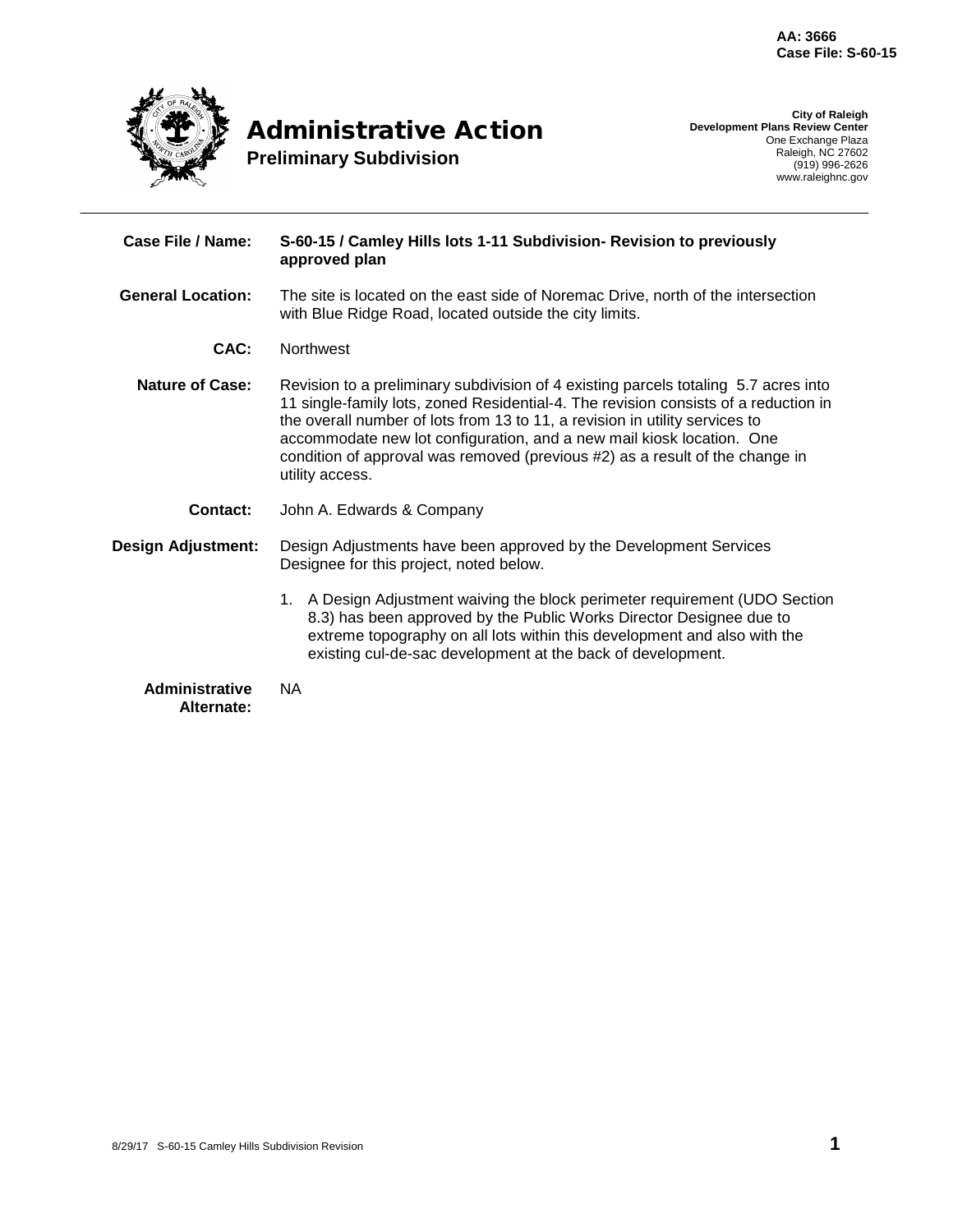

**Location Map**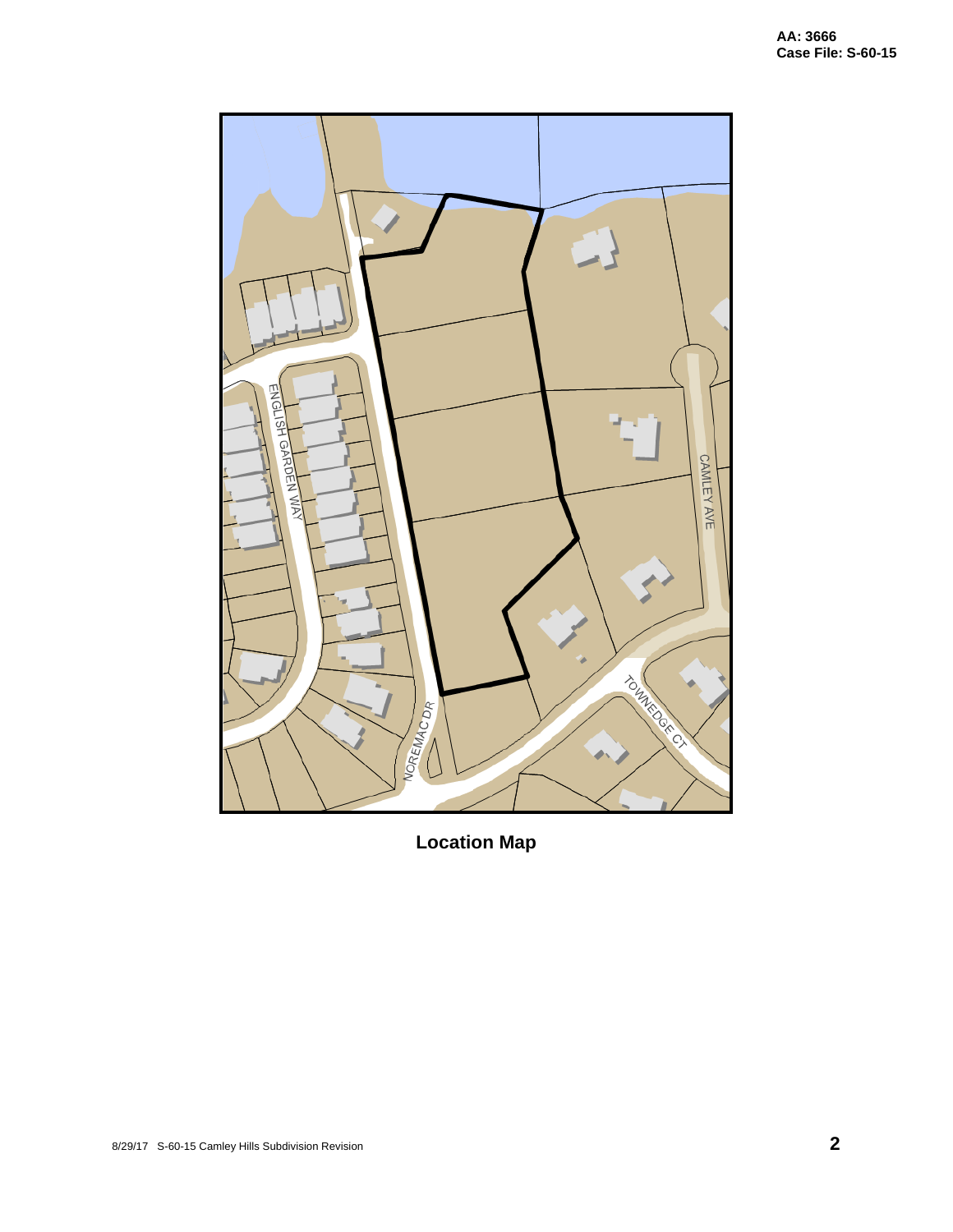

**Subdivision Layout**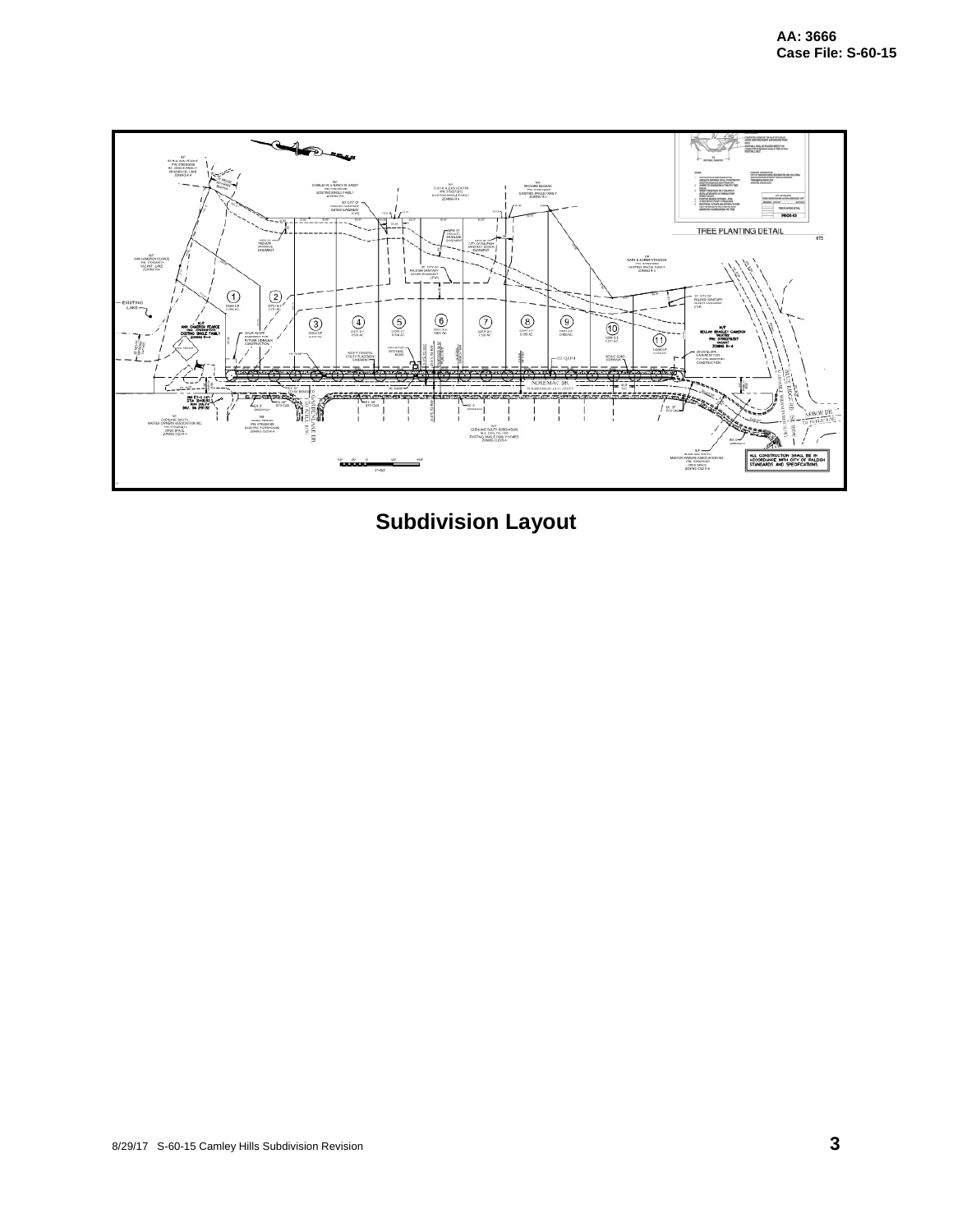### **Design Adjustment Staff Response**



DEVELOPMENT **SERVICES DEPARTMENT** 

Development Services Customer Service Center | 1 Exchange Plaza, Suite 400 | Raleigh, NC 27601 | 919-996-2495 Litchford Satellite Office | 8320 - 130 Litchford Road | Raleigh, NC 27601 | 919-996-4200

Per Section 10.2.18.C of the Unified Development Ordinance, the Development Services Director, or designee, shall consult with the heads of other City Departments regarding the review of the request. The Development Services Director, or designee, shall approve, approve with conditions or deny the request, but must do so within 60 days of the receipt of a completed application. Additional time may be necessary if a municipal or state entity is incorporated in the review process or if a detailed engineering study is submitted in conjunction with the request.

|                                                                                                           | <b>Project Name</b><br>Camley Hills Subdivision                                                                                                                                                       |                                            | Date completed Application received                                                                                                                                                                                                                 | August 7, 2017                  |
|-----------------------------------------------------------------------------------------------------------|-------------------------------------------------------------------------------------------------------------------------------------------------------------------------------------------------------|--------------------------------------------|-----------------------------------------------------------------------------------------------------------------------------------------------------------------------------------------------------------------------------------------------------|---------------------------------|
| PROJECT                                                                                                   | <b>Case Number</b><br>S-60-2015                                                                                                                                                                       |                                            | <b>Transaction Number</b><br>521297                                                                                                                                                                                                                 |                                 |
|                                                                                                           | Staff SUPPORTS the Design Adjustment based upon the findings in these applicable code:<br>UDO Art. 8.3 Blocks, Lots, Access<br>₽<br><b>UDO Art. 8.5 Existing Streets</b><br>×.                        | $\vert \cdot \vert$                        | UDO Art. 8.4 New Streets<br>Raleigh Street Design Manual                                                                                                                                                                                            | $\Box$ Other                    |
|                                                                                                           | <b>DEPARTMENT</b>                                                                                                                                                                                     | <b>REPRESENTATIVE SIGNATURE</b>            | <b>DEPARTMENT</b>                                                                                                                                                                                                                                   | <b>REPRESENTATIVE SIGNATURE</b> |
|                                                                                                           | Dev. Services Planner<br>П                                                                                                                                                                            |                                            | $\Box$ City Planning                                                                                                                                                                                                                                |                                 |
|                                                                                                           | <b>Development Engineering</b><br>☑                                                                                                                                                                   | <i>Kathau</i>                              | Transportation<br>Π                                                                                                                                                                                                                                 |                                 |
|                                                                                                           | <b>Engineering Services</b>                                                                                                                                                                           |                                            | $\Box$ PRCR                                                                                                                                                                                                                                         |                                 |
|                                                                                                           | п<br><b>Public Utilities</b>                                                                                                                                                                          |                                            |                                                                                                                                                                                                                                                     |                                 |
| RESPONSE/RECOMMENDATION<br>DEPARTMENT                                                                     | Findings: The street which fronts this subdivision is constructed to the property limits of this plan and is not required to provide<br>these lots.<br>Staff is in support of this design adjustment. |                                            | improvements beyond the limits of construction. This subdivision will not be able to reduce the block perimeter with the<br>extreme topography on all lots within this development and also with the existing cul-de-sac development at the back of |                                 |
| Development Services Director or Designee Action: Approve [S] Approval with Conditions□<br>Deny $\square$ |                                                                                                                                                                                                       |                                            |                                                                                                                                                                                                                                                     |                                 |
|                                                                                                           | <b>Authorized Signature</b>                                                                                                                                                                           | KOURTHU BOCHE, PE<br>ENGINEERING MAXIA COR |                                                                                                                                                                                                                                                     |                                 |
|                                                                                                           | *The Development Services Director may authorize a designee to sign in his/her stead. Please print name and title next to signature.                                                                  |                                            |                                                                                                                                                                                                                                                     |                                 |



to the Board of Adjustment (see Section 10.2.18.C3b).

**Design Adjustment Approval**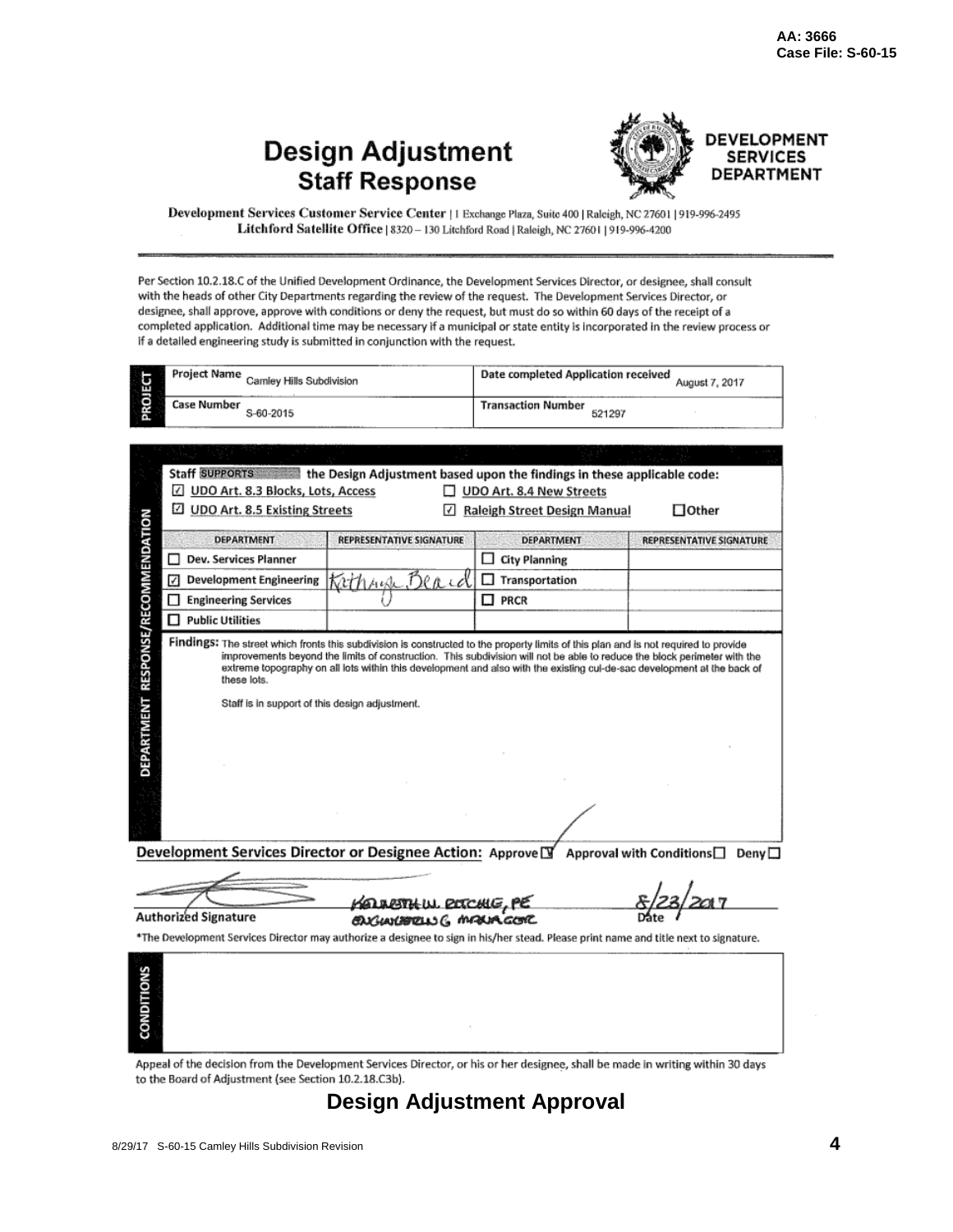| <b>SUBJECT:</b>                          | S-60-15 / Camley Hills                                                                                                                                                                                                                                                                                                                                                                                                                                                                                            |
|------------------------------------------|-------------------------------------------------------------------------------------------------------------------------------------------------------------------------------------------------------------------------------------------------------------------------------------------------------------------------------------------------------------------------------------------------------------------------------------------------------------------------------------------------------------------|
| <b>CROSS-</b><br><b>REFERENCE:</b>       | Transaction # 521297, # 448408 / S-60-15 (AA # 3340)                                                                                                                                                                                                                                                                                                                                                                                                                                                              |
| <b>LOCATION:</b>                         | The site is located on the east side of Noremac Drive, north of the intersection<br>with Blue Ridge Road, located outside the city limits.                                                                                                                                                                                                                                                                                                                                                                        |
| PIN:                                     | 0795288286, 0795289007, 0795279839, 0795279644                                                                                                                                                                                                                                                                                                                                                                                                                                                                    |
| <b>REQUEST:</b>                          | The subdivision of 4 lots consisting of 5.7 acres into 11 single-family lots, zoned<br>Residential-4. This is a revision to a previously approved plan (AA # 3340)<br>showing a reduction in the overall number of lots from 13 to 11, a revision in<br>utility services to accommodate new lot configuration, and a new mail kiosk<br>location. One condition of approval was removed (previous #2) as a result of the<br>change in utility access. The sunset dates for this subdivision plan are<br>unchanged. |
| OFFICIAL ACTION:                         | <b>Approval with conditions</b>                                                                                                                                                                                                                                                                                                                                                                                                                                                                                   |
| <b>CONDITIONS OF</b><br><b>APPROVAL:</b> | Prior to issuance of a mass grading permit for the site:                                                                                                                                                                                                                                                                                                                                                                                                                                                          |
|                                          | (1) That in accordance with Part 10A Section 9.4.4, a surety equal to of the cost<br>of clearing, grubbing and reseeding a site, shall be paid to the City;                                                                                                                                                                                                                                                                                                                                                       |
|                                          | Prior to approval of a concurrent review of Final Site Review and<br>Infrastructure construction plans, or whichever is applicable:                                                                                                                                                                                                                                                                                                                                                                               |

- (2) That in accordance with Part 10A Section 9.4.4, a surety equal to of the cost of clearing, grubbing and reseeding a site, shall be paid to the City;
- (3) That a nitrogen offset payment must be made to a qualifying mitigation bank;

#### *Prior to Planning Department authorization to record lots:*

- (4) That a petition for annexation into the City limits be submitted in accordance with City Council policy for extension of utility service to properties currently outside of the City limits. This voluntary annexation in no way obligates the City to extend utility services to the property;
- (5) That a 30' sanitary sewer easement be dedicated to the City of Raleigh and is shown on all maps for recording;
- (6) That prior to or in conjunction with final subdivision map recordation, the existing lots be recombined;
- (7) That all means of transporting stormwater runoff across property lines shall be shown on all plats for recording as private drainage easements and the plats shall contain the following note: "All private storm drainage easements & stormwater measures will be maintained by the property owners association;"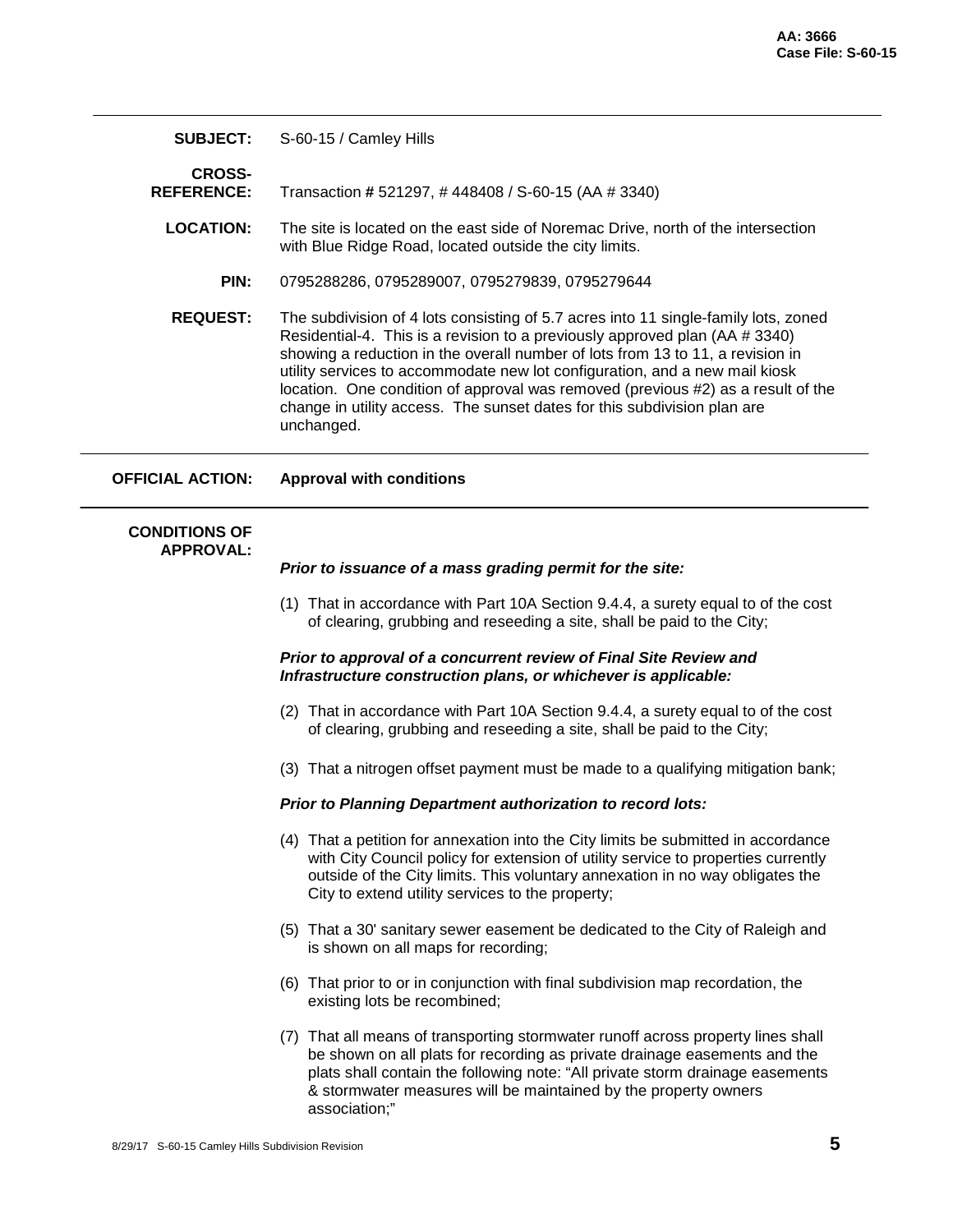|                                                | (8) That riparian buffers, in accordance with the preliminary plan and the State of<br>North Carolina regulations, shall be shown on plats for recording along with a<br>note stating "The areas shown on the recorded plat identified as Neuse River<br>Riparian Buffer shall be maintained in their natural or mitigated condition, No<br>person or entity shall fill, grad, excavate, or perform any other land-disturbing<br>activities; nor cut, remove, or harm any vegetation; nor construct any<br>structures nor add any additional impervious surface, nor allow animal<br>grazing or water or any other agricultural use on such protected areas<br>without written authorization from NC Division of Water Quality in accordance<br>with the Riparian Buffer Protection Rules (15A NCAC 2B.0233 or .0259);" |
|------------------------------------------------|-------------------------------------------------------------------------------------------------------------------------------------------------------------------------------------------------------------------------------------------------------------------------------------------------------------------------------------------------------------------------------------------------------------------------------------------------------------------------------------------------------------------------------------------------------------------------------------------------------------------------------------------------------------------------------------------------------------------------------------------------------------------------------------------------------------------------|
|                                                | (9) That in accordance with Part 10A Section 8.1.3, a surety equal to 125% of<br>the cost of development related public improvements which remain<br>incomplete; and                                                                                                                                                                                                                                                                                                                                                                                                                                                                                                                                                                                                                                                    |
|                                                | (10) That 1/2-59' of the required right-of- way and 5' general utility placement<br>easement along Noremac Drive is dedicated to the City of Raleigh and a<br>copy of the recorded plat be provided to the City prior to building permit<br>issuance; and                                                                                                                                                                                                                                                                                                                                                                                                                                                                                                                                                               |
|                                                | (11) That infrastructure construction plans, tree impact permits, and stub permits<br>are issued and approved by the City of Raleigh.                                                                                                                                                                                                                                                                                                                                                                                                                                                                                                                                                                                                                                                                                   |
| I hereby certify this administrative decision. |                                                                                                                                                                                                                                                                                                                                                                                                                                                                                                                                                                                                                                                                                                                                                                                                                         |
| Signed:                                        | (Planning Dir.) Kenneth Banners<br>. Date: 8/28,                                                                                                                                                                                                                                                                                                                                                                                                                                                                                                                                                                                                                                                                                                                                                                        |
| <b>Staff Coordinator:</b>                      | Daniel L. Stegall                                                                                                                                                                                                                                                                                                                                                                                                                                                                                                                                                                                                                                                                                                                                                                                                       |
|                                                |                                                                                                                                                                                                                                                                                                                                                                                                                                                                                                                                                                                                                                                                                                                                                                                                                         |

SEE LAST PAGE FOR IMPORTANT INFORMATION ON THE NEXT STEP IN THE SUBDIVISION PROCESS.

**FINDINGS:** City Administration finds that this request, with the above conditions being met, conforms to the Unified Development Ordinance including Chapter 2, Article 2.2, Sections 2.2.1, Chapter 7, Article 7.2. This approval is based on a preliminary plan dated 08/03/17 owned by Beulah Cameron, submitted by John A. Edwards & Company.

### ZONING:

| <b>ZONING</b><br>DISTRICTS:  | Residential-4                                                              |
|------------------------------|----------------------------------------------------------------------------|
| TREE<br><b>CONSERVATION:</b> | The plan was previously approved to not establish tree conservation areas. |

**PHASING:** There is 1 phase in this development.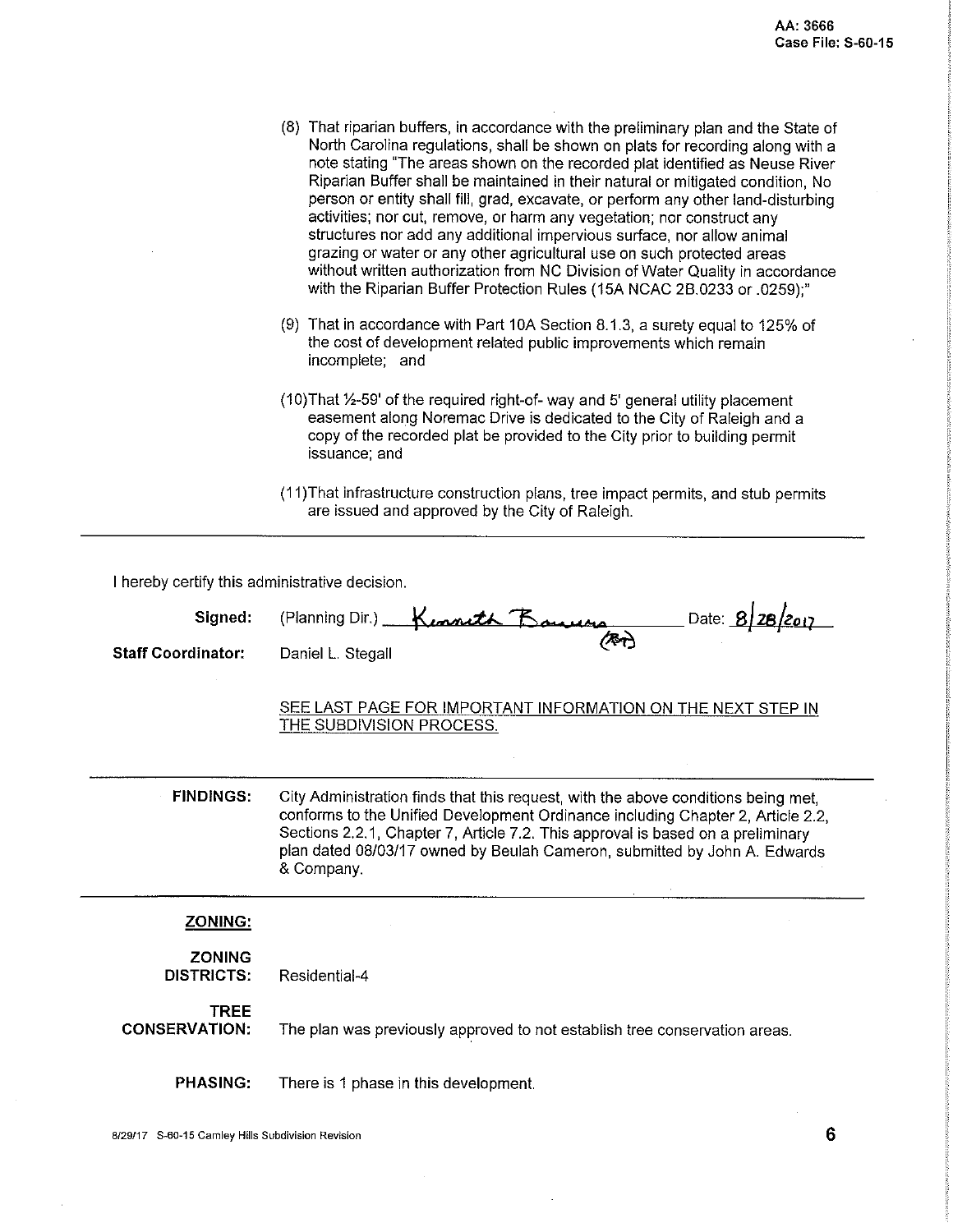#### **COMPREHENSIVE PLAN:**

**GREENWAY:** There is no greenway on this site.

**STREET<br>PLAN MAP:** 

Dedication of right-of-way and construction of the following streets are required by the Street Plan Map of the Comprehensive Plan and the Raleigh Street Design Manual.

| <b>Street Name</b> | <b>Designation</b>    | <b>Exist</b><br>R/W | <b>Required</b><br>R/W | <b>Existing</b><br>street<br>(b to eop) | <b>Proposed</b><br>street<br>$(b \text{ to } b)$ |
|--------------------|-----------------------|---------------------|------------------------|-----------------------------------------|--------------------------------------------------|
| Noremac Drive      | Neighborhood<br>local | 40'                 | $\frac{1}{2}$ -59'     | 22.7'                                   | 31'                                              |

Additional right-of-way to be dedicated is reimbursable under the facility fees program. The difference between the required ½-31' street (excluding curb, gutter and sidewalk) and the proposed construction of ½-27' street is reimbursable.

A surety for the required improvements shall be provided in accordance with 8.1 of the UDO.

**TRANSIT:** This site is presently not served by the existing transit system.

### **COMPREHENSIVE**

This site is located in the Residential-4 zoning district in an area designated as Low Density Residential.

| <b>SUBDIVISION</b> |
|--------------------|
| STANDARDS:         |

LOT LAYOUT: The minimum lot size in Residential-4 zoning district 10,000 square feet. The minimum lot depth in this zoning district is 100' feet. The minimum lot width of an interior lot in this zoning district is 65' feet. Lots in this development conform to these minimum standards.

- **PUBLIC UTILITIES:** City water and sewer services are available. (The original subdivision layout included off-site sewer improvements)
	- **SOLID WASTE**: Individual lot service by the City is to be provided.

# **BLOCKS / LOTS /**

**ACCESS:** The Development Services Director Designee has approved a design adjustment application because the subdivision will not be able to reduce the block perimeter with the extreme topography on all lots in this subdivision therefore; this development conforms to Chapter 8 of the UDO. The lot arrangement and access conform to Chapter 8 of the UDO. All lots will have individual access to Noremac Drive. Lot arrangement and access conform to Chapter 8 of the UDO.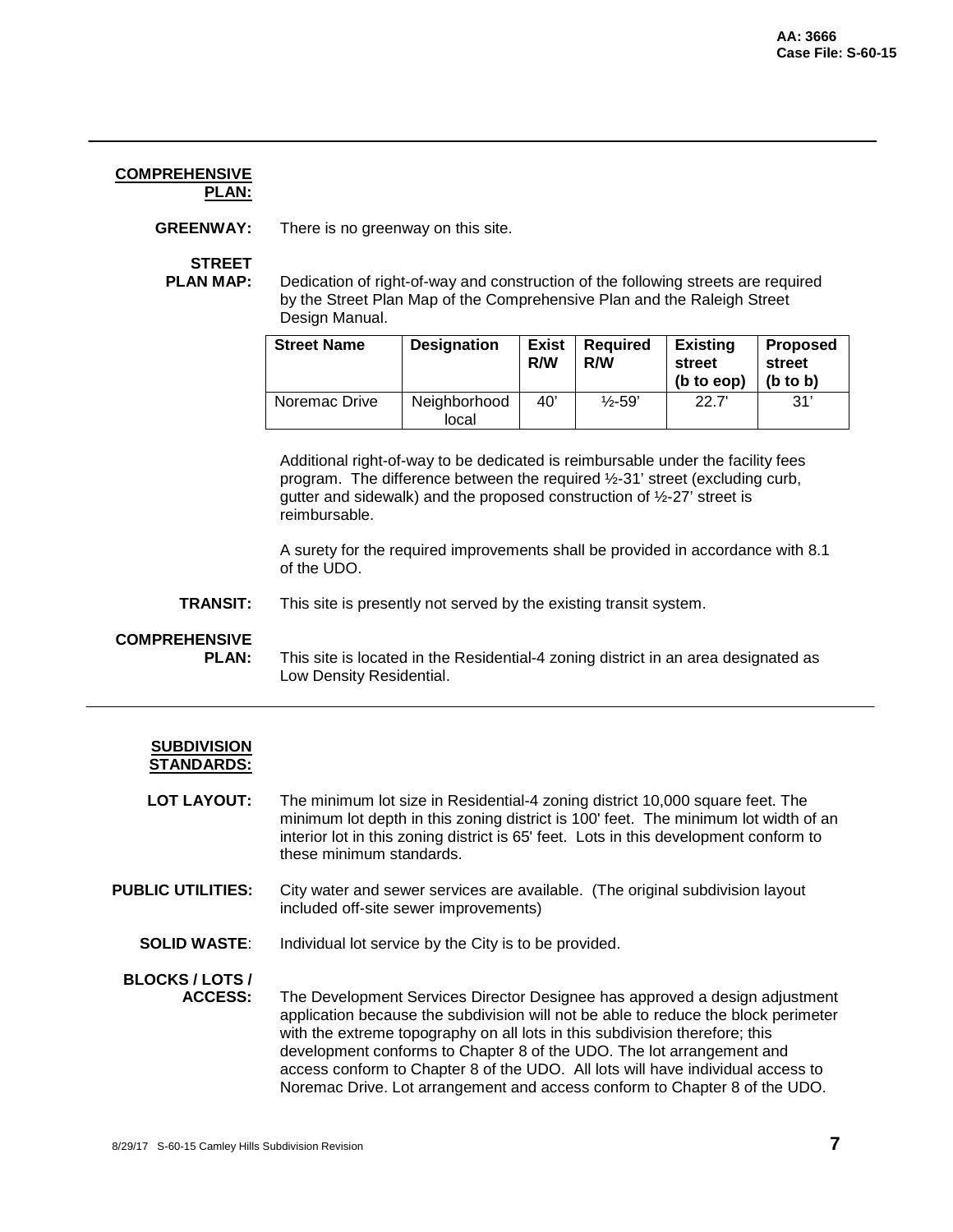| <b>STREETSCAPE</b>                               |                                                                                                                                                                                                                                                                                                                                                                                                    |  |  |
|--------------------------------------------------|----------------------------------------------------------------------------------------------------------------------------------------------------------------------------------------------------------------------------------------------------------------------------------------------------------------------------------------------------------------------------------------------------|--|--|
| TYPE:                                            | The applicable streetscape is residential. Construction of a 6' planting strip, a 6'<br>wide sidewalk, and a 5' general utility placement easement is proposed.                                                                                                                                                                                                                                    |  |  |
| <b>PEDESTRIAN:</b>                               | Proposed sidewalk locations conform to City regulations. A 6' sidewalk will be<br>constructed along Noremac Drive.                                                                                                                                                                                                                                                                                 |  |  |
| <b>FLOOD HAZARD:</b>                             | There are no flood hazard areas on this site.                                                                                                                                                                                                                                                                                                                                                      |  |  |
| <b>STORMWATER</b><br><b>MANAGEMENT:</b>          | This site is subject to stormwater management controls in accordance with<br>Article 9.2 of the UDO. Site will be exempt from runoff control requirements<br>under 9.2.2.E.2.e as detention of stormwater runoff onsite will provide no benefit<br>to downstream property owners. Nitrogen will be addressed with a<br>buydown/offset fees.                                                        |  |  |
| <b>WETLANDS</b><br>/ RIPARIAN<br><b>BUFFERS:</b> | Neuse River riparian buffers are located on this site, showing minor disturbance<br>for the 20' private drainage easement.                                                                                                                                                                                                                                                                         |  |  |
| <b>STREET NAMES:</b>                             | No new streets are being proposed with this development.                                                                                                                                                                                                                                                                                                                                           |  |  |
| <b>OTHER</b><br><b>REGULATIONS:</b>              | Developer shall meet all City requirements, including underground utility service,<br>flood protection measures, and the soil erosion ordinance, unless specifically<br>varied by this approval.                                                                                                                                                                                                   |  |  |
| <b>SUNSET DATES:</b>                             | The sunset dates for the revision of this plan are unchanged. If significant<br>construction has not taken place on a project after preliminary subdivision<br>approval, that approval may "sunset" and be declared void, requiring re-approval<br>before permits may be issued. To avoid allowing this preliminary approval to<br>"sunset", the following must take place by the following dates: |  |  |
|                                                  | 3-Year Sunset Date: 1-14-19 (original sunset date)<br>Record at least 1/2 of the land area approved.                                                                                                                                                                                                                                                                                               |  |  |
|                                                  | 5-Year Sunset Date: 1-14-21 (original sunset date)<br>Record entire subdivision.                                                                                                                                                                                                                                                                                                                   |  |  |